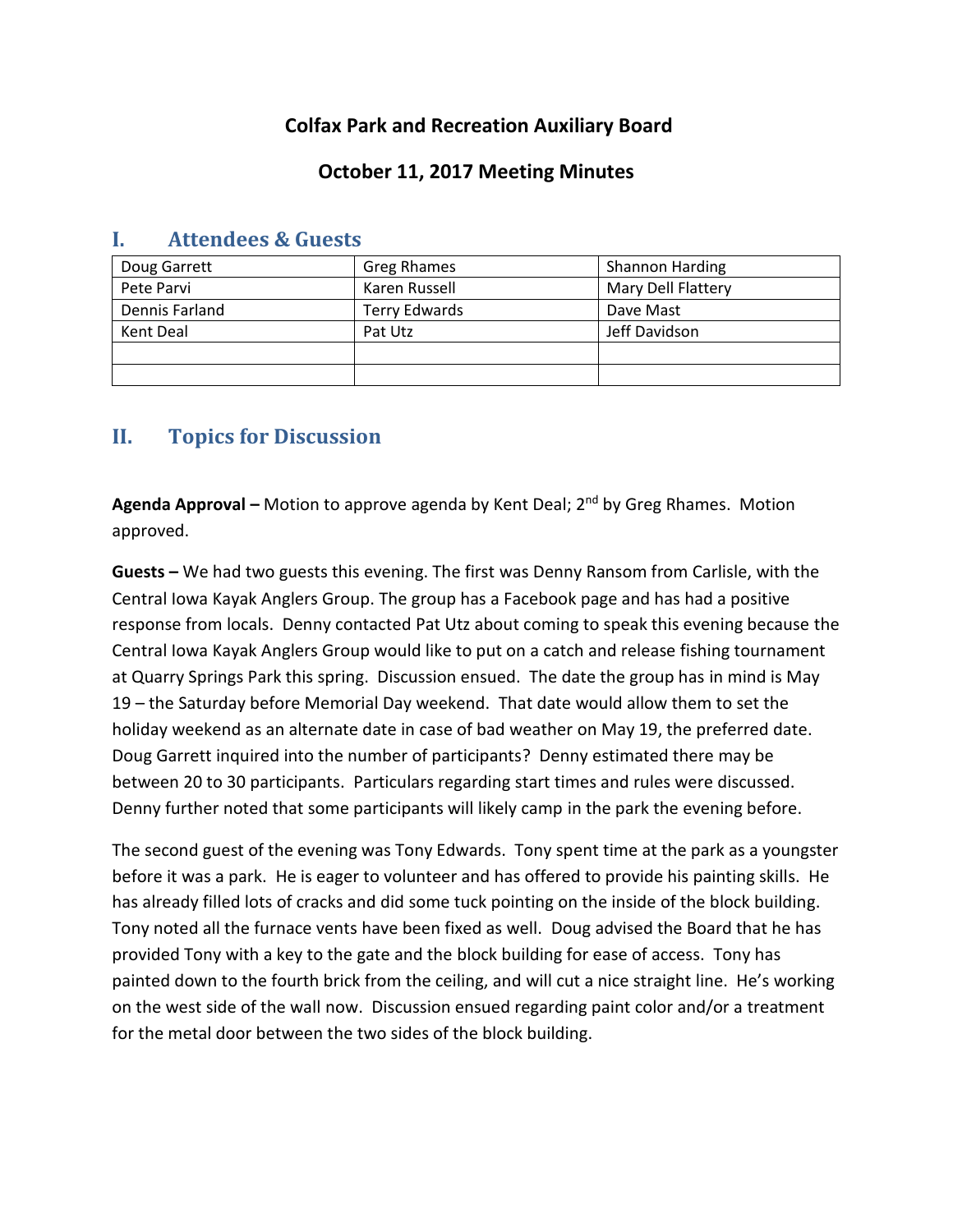#### **Financials –**

#### **9/14-10/11:**

- Savings:
	- o Interest: \$19.97
	- o Balance: \$80,990.19
- Checking:
	- o Incomes:
		- Concert Ticket Sales: \$2,065.00
		- All Other Concert Sales: \$512.25
		- Camping Fees: \$50.00
		- Donations (all): \$1,143.25
		- Sale of scrap metal: \$421.07
		- $\blacksquare$  Interest: \$ 0.97
	- o Expenses:
		- Park Improvements: \$3,274.11
		- Concert/Event Expenses: \$4,539.00
		- Sanitation: \$360.00
		- **Utilities: \$141.18**
		- Postage/Advertising: \$ 72.94
		- $\blacksquare$  Fuel: \$ 16.90
	- o Balance: \$7,865.73
- Cash Accounts:

Petty Cash - Archery: \$150.00

Greg moved to approve the financials; 2<sup>nd</sup> by Kent. Motion approved.

**Approval of Minutes from September 13th Meeting –** Karen Russell moved for a correction: to delete her name appearing twice as a meeting attendee. With that correction made, Karen moved for approval of the September 13<sup>th</sup> minutes; 2<sup>nd</sup> by Pete Parvi.

#### **Committee Reports**

● **Promotions Committee –** Doug introduced the new chair for the Promotions Committee: Mary Dell Flattery. Mary Dell discussed the concert, the need for additional committee participants, and the possibility of building a collection box for cans to be donated for recycling. Discussion ensued. A design regarding the collection box is needed before any vote can be taken. Mary Dell reported the committee discussed other ways to earn money, including selling 50/50 Raffle at the Halloween Walk on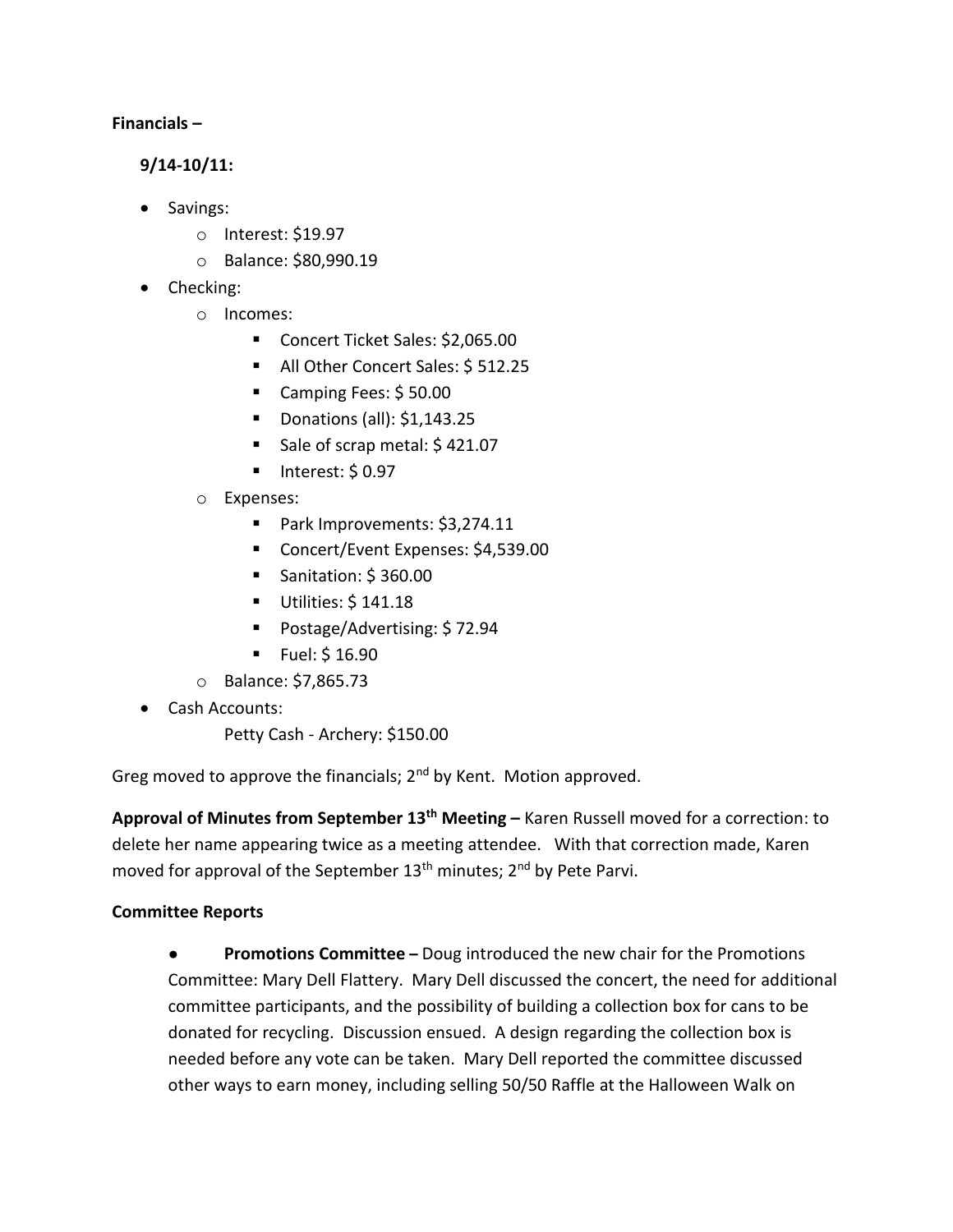October 24 and the Christmas holiday event. Pat reported the QSP website has been renewed for another year following fee payment. Finally, Mary Dell reminded members that the Promotions Committee meets the 3rd Wednesday of the month.

**● Operations/Planning Committee –** Doug reported that he needs to touch base with Don Moss about getting the window frames in. Greg will reach out to him. Doug will also be contacting Kevin Hartgers about draining the lines and getting the east side of the building ready for the winter. He noted the Operations/Planning committee needs to be reformed, and a schedule should be created so that Saturday workdays can resume. The reformed committee should think about setting a regular meeting date and time.

**Steering Committee** – Kim Seebeck is absent this evening due to a prior commitment. Thus, no report was provided.

**Donation Committee** – Karen summarized the meeting she and Kim Seebeck had with Eben Van Dusseldorp and his son. Discussion ensued. No further action will be taken at this time.

#### **Old Business - Grant Updates**

*Iowa Trails Grant* – Doug reported we were not awarded an Iowa Trails Grant. Notably, it is not likely we will be awarded one as all of the successful grantee projects involved "rails to trails" projects throughout the state.

*DNR Water Access Grant* – Doug reported that Kyle Ament applied for this grant. A decision due in December.

*Prairie Meadows Grant* – Doug indicated work continues on developing designs for the banners, and the City logo design is still pending as well. He asked the Board to be thinking about how a portion of these funds could be spent in light of a change to the size of the banners that can be installed on the light poles, leaving the actual banner costs less than originally anticipated. Brochures were discussed.

*Iowa Tourism Grant* – The grant application has been submitted. A December decision is anticipated.

*Watercraft Rental* - One proposal by Quarry Springs Outfitters (QSO) was submitted in response to the recent RFP. The Executive Committee have not yet met together as a group, but have exchanged preliminary review emails. A discussion ensued regarding the City's insurance carrier expressing a desire to see QSO carry double the amount of insurance coverage. However, it was pointed out that QSO's policy limits were industry